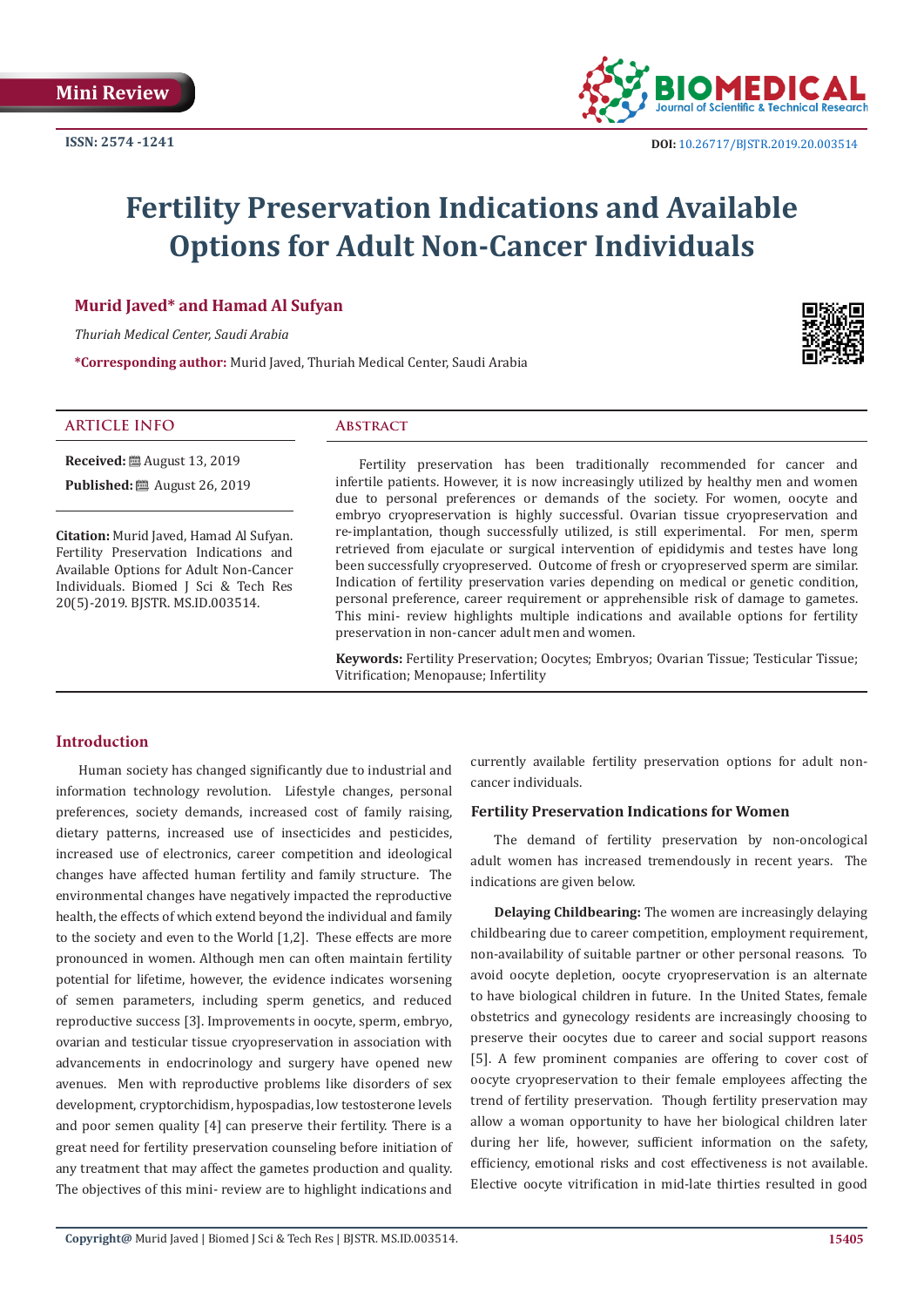outcome after these women utilized IVF in their early forties [6]. The minimum number of mature oocytes needed to achieve a reasonable outcome is estimated to be 8-10 in women aged about 35 years. More oocytes are needed as the age advances. Women choosing this option should cryopreserve their oocytes at younger age to increase possibility of success [7].

**Delaying Menopause:** A few days ago, in the United Kingdom, ovarian tissue cryopreservation, warming and re-implantation has been used to delay menopause. The idea is to remove a part of the human ovary, cryopreserve it and re-implant back in the same woman before menopause [8]. It is estimated that menopause can be delayed up to 20 years. The cryopreservation of part of the ovary is recommended for women below 40 years of age when their ovaries still have large number of follicles in the ovarian cortex.

**Medical Conditions:** The list of diseases is increasing in which either the disease or the treatment causes gonadal damage. The success of fertility preservation depends on age of patient, presence or absence of ovarian involvement, available time and the indication of fertility preservation. The most common medical conditions requiring fertility preservation are autoimmune diseases, hematopoietic stem cell transplantation and conditions causing premature ovarian failure [9]. The autoimmune diseases include inflammatory bowel disease, systemic lupus erythematosus, rheumatoid arthritis, pemphigus vulgaris, granulomatosis with polyangiitis, eosinophilic granulomatosis, Bechet's disease or any other autoimmune disorder not responding to immunosuppressive treatment. The blood disorders include sickle cell anemia, plastic

anemia and thalassemia major. The premature ovarian failure can be caused by disorders of hypothalamic-pituitary-gonadal axis, oophoritis, benign ovarian tumors, Turner syndrome, fragile X, beta thalassemia, endometriosis and galactosemia [10]. A mutation of germline transcription factor (GATA2) involved in hematopoiesis and angiogenesis was discovered in 2011. Due to the risk of ovarian failure, affected patients should be recommended fertility preservation [11].

**Surgery of the Pelvic Area:** Surgery in the pelvic area may damage the ovaries or may interfere with its normal physiological function [12]. The bilateral ovarian endometriosis surgeries have a low but definite risk of premature ovarian failure occurring immediately after surgery [13].

**Other Conditions:** The women with poor ovarian reserve and Turner syndrome can opt for oocyte cryopreservation. Multiple attempts may be needed to get enough number of mature oocytes to create good quality embryos. Depending on the age, 15-20 mature oocytes for cryopreservation are estimated to achieve a live birth [14].

# **Fertility Preservation Options for Women**

The currently available fertility preservation options for women are preserving mature oocytes, embryos and ovarian tissue [15]. The vitrification is method of choice for oocytes and embryos cryopreservation. The programmable slow cryopreservation and vitrification produce similar pregnancy rates for ovarian tissue cryopreservation.



**Figure 1:** Diagrammatic presentation of human ovary (source of oocytes). In the top row are developmental stages of oocyte and an oocyte surrounded by cumulus cells. The oocyte at MII stage is desired for fertility cryopreservation.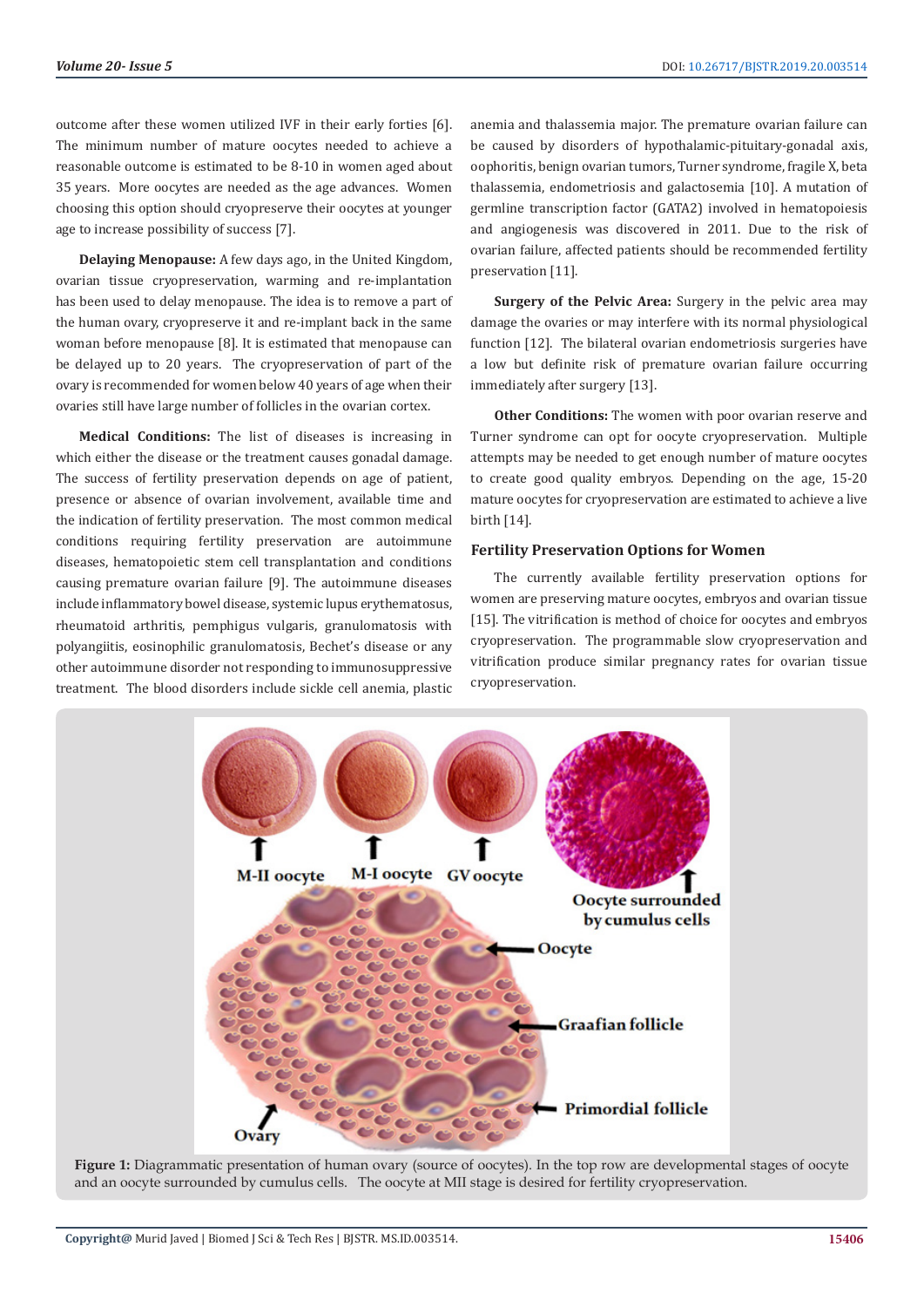**Oocyte Cryopreservation:** *In vivo* matured oocyte cryopreservation is the only choice for unmarried women. The married women by choice or due to non-availability of sperm on the day of ICSI can cryopreserve oocytes. In advanced age women with poor ovarian reserve, oocyte cryopreservation can be used to pool eggs either for routine IVF/ICSI or for preimplantation genetic testing. Figure 1 shows oocyte source and stages of development. Currently the mature oocytes (MII) survive well and result in live birth. The survival of immature oocytes (GV and MI) is not satisfactory and further studied are needed to improve their outcome [16]. Implantation and clinical pregnancy rates are similar after use of fresh or cryopreserved-warmed mature oocytes [17].

**Ovarian tissue cryopreservation:** Freezing ovarian tissue or whole ovary are still experimental options. If the ovaries have to be removed, either strips of the ovarian cortex or the whole ovary can be frozen. The cryopreservation of ovarian cortical tissue presents an efficient and high-yield method of potentially preserving thousands of ovarian follicles through a single procedure. Live births have been reported after re-implantation of ovarian strips [18]. Pregnancy rates after re-implantation of ovarian tissue are similar between slow freezing and fast freezing (vitrification) methods; however, vitrified transplants have longer duration of function [19] (Figure 2).



**Figure 2:** Different days and developmental stages at which the embryos can be preserved. After day-7 even if the embryo becomes blastocyst, chances of establishing pregnancy are extremely low.

**Embryo Cryopreservation:** Embryo cryopreservation is an established method of fertility preservation for married women. Pregnancy and live birth rate after frozen embryo transfer are either equivalent or higher than those achieved after fresh embryo transfer [20]. The embryos have been successfully frozen at different

stages of development (Figure 3). Both slow (programmable) and fast (vitrification) procedures have been successfully used. Due to higher survival rate and time saving, vitrification is now almost an exclusive procedure for embryo cryopreservation.



**Figure 3:** Diagrammatic presentation of human testis and seminiferous tubules. The sperm are made in the seminiferous tubules containing Sertoli and Leydig cells necessary for spermatogenesis.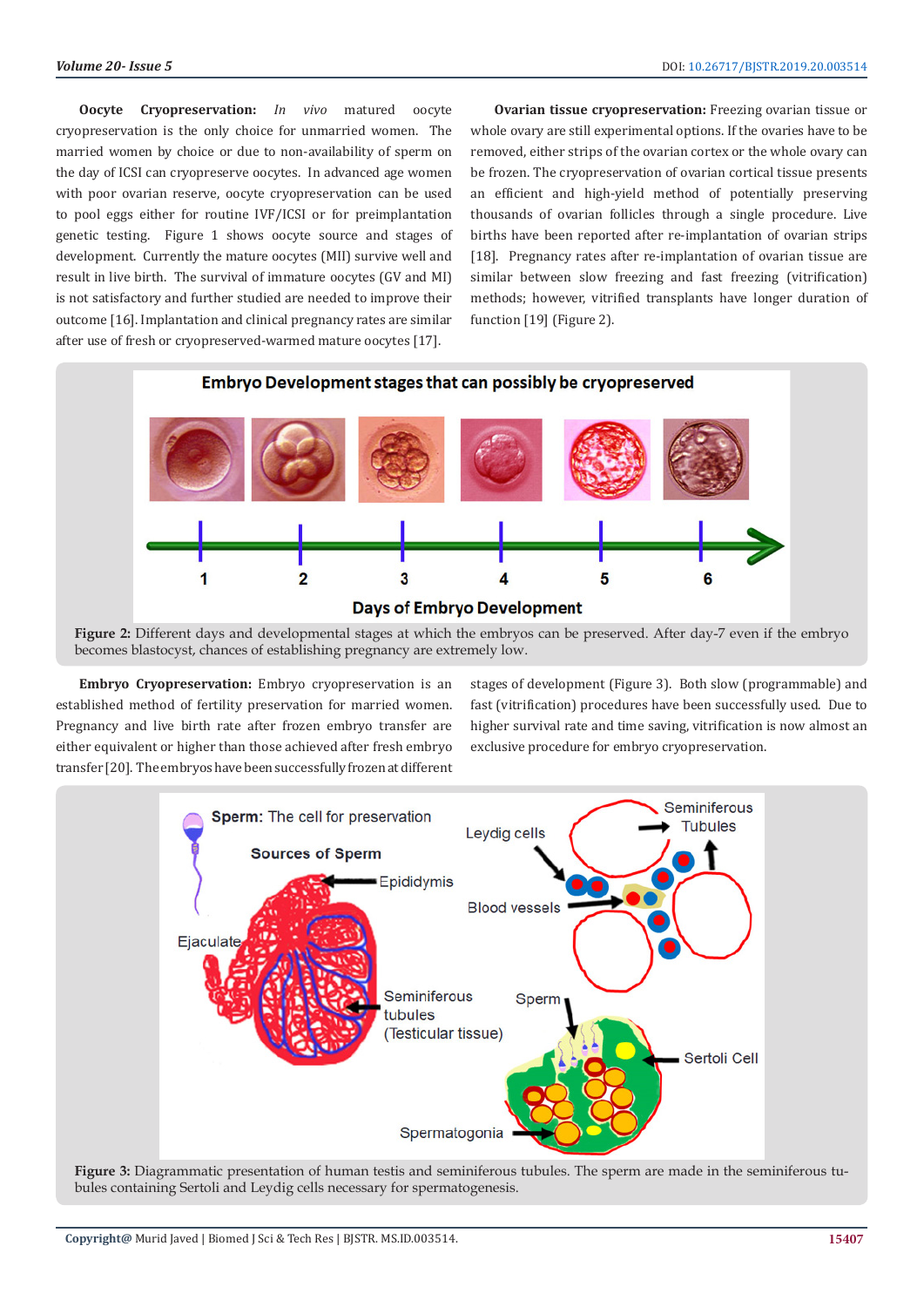### **Fertility Preservation Indications for Men**

Sperm cryopreservation is an established procedure for fertility preservation. In men with poor semen quality and those who may not be available at the time of assisted reproduction procedure of their partner, semen cryopreservation is recommended. Surgical sperm collection from testicle may not coincide with oocyte aspiration day, or there may be minimal chances of finding sperm by surgical retrieval, therefore, surgical sperm retrieval and cryopreservation are recommended before initiation of ovarian stimulation [21].

**Medical Conditions:** The medical conditions include systemic lupus erythematosus, multiple sclerosis, diabetes mellitus and cytotoxic therapy for non-cancer conditions like glomerulonephritis [22].

**Genetic Condition:** The Klinefelter's syndrome is a genetic condition causing azoospermia in about 90% affected cases [21]. Some affected individuals produce very rare motile sperm. These individuals can be offered to ejaculate on multiple occasions and preserve if motile sperm are found. Alternatively, testicular tissue can be obtained via TESE or Micro-TESE. Such sperm are usable by intracytoplasmic sperm injection. Births have been reported from individuals affected by Klinefelter's syndrome [23].

**Other Conditions:** For men, who have not yet completed their family and are at risk of Andropause, sperm cryopreservation at an earlier age is a feasible option to safeguard fertility [24]. Testicular tissue cryopreservation at an earlier age and re-implantation at andropause has not been experimented yet. A few other conditions, like severe testicular injury, extensive surgery in the pelvic area and gender reassignment procedures may need testicular tissue or ejaculated sperm cryopreservation. The gender reassignment will make the individual temporarily or permanently infertile. Therefore, in such procedures, enough sperm should be collected via ejaculation or testicular tissue and preserved for future use before initiating hormonal or surgical interventions [20]. Similarly, injury to the spinal cord, surgery of the retroperitoneal lymph node, aortic-iliac reconstruction and colorectal incisions may cause anejaculation. Semen cryopreservation after ejaculation can be repeated after 2-3 days [25].

# **Hypothalamic-Pituitary-Gonadal Axis Dysfunction**

Men suffering from hypothalamic-pituitary-gonadal axis dysfunction are able to produce sperm at restoration of hormones to physiological level [22]. Such individuals may lose sperm production on discontinuation of therapy. Sperm cryopreservation for such individuals is highly recommended.

## **Fertility Preservation Options for Men**

The most successful option for men is cryopreservation of ejaculated sperm. Based on the quality of sample, it can later be used for intrauterine insemination, in vitro egg insemination or intracytoplasmic sperm injection. Multiple ejaculates can be

combined to provide appropriate number of motile sperm for any of the abovementioned procedure. The cryopreserved samples have been successfully used after 40 years in storage [26].

#### **Conclusion**

Fertility preservation has become a need of adult women and men in changing human society. Significant advances have been made in fertility preservation technologies and results are comparable after use of fresh or cryopreserved gametes. Use of cryopreserved gametes has become an integral part of assisted reproduction in the treatment of infertile couples. Fertility preservation counseling before initiation of any therapy that may damage gametes is essential.

#### **References**

- 1. [Etuk SJ \(2009\) Keynote Address-Reproductive health global infertility](https://www.ncbi.nlm.nih.gov/pubmed/20234744) [trend. Nigerian Journal of Physiological Sciences 24\(2\).](https://www.ncbi.nlm.nih.gov/pubmed/20234744)
- 2. Mitra S, Murmu N, Rahman SM, Nandi P (2018) Environmental Effect on Male Infertility Preventive Therapeutic Approach. Practical Guide in Andrology and Embryology 30: 117.
- 3. [Mazur DJ, Lipshultz LI \(2018\) Infertility in the aging male Current](https://www.ncbi.nlm.nih.gov/pubmed/29774447) [urology reports. 19\(7\): 54.](https://www.ncbi.nlm.nih.gov/pubmed/29774447)
- 4. [Skakkebaek NE, Rajpert-De ME, Buck LGM, Toppari J, Andersson AM, et](https://www.ncbi.nlm.nih.gov/pubmed/26582516) [al. \(2016\) Male Reproductive Disorders and Fertility Trends Influences](https://www.ncbi.nlm.nih.gov/pubmed/26582516) [of Environment and Genetic Susceptibility. Physiol Rev 96\(1\): 55-97](https://www.ncbi.nlm.nih.gov/pubmed/26582516).
- 5. [Esfandiari N, Litzky J, Sayler J, Zagadailov P, George K, et al. \(2019\) Egg](https://rbej.biomedcentral.com/articles/10.1186/s12958-019-0459-x) [freezing for fertility preservation and family planning a nationwide](https://rbej.biomedcentral.com/articles/10.1186/s12958-019-0459-x) [survey of US Obstetrics and Gynecology residents. Reproductive Biology](https://rbej.biomedcentral.com/articles/10.1186/s12958-019-0459-x) [and Endocrinology 17\(1\): 16.](https://rbej.biomedcentral.com/articles/10.1186/s12958-019-0459-x)
- 6. [Schlenker TW, McCormick S, Smith R, Pospisil C, Schoolcraft WB, et al.](https://www.fertstert.org/article/S0015-0282(18)31140-3/fulltext) [\(2018\) Efficiency of elective oocyte vitrification for reproductive aging](https://www.fertstert.org/article/S0015-0282(18)31140-3/fulltext) [women seeking fertility preservation to delay motherhood. Fertility and](https://www.fertstert.org/article/S0015-0282(18)31140-3/fulltext) [Sterility 110\(4\): e187.](https://www.fertstert.org/article/S0015-0282(18)31140-3/fulltext)
- 7. Cobo A, Garcí[a-Velasco JA, Coello A, Domingo J, Pellicer A, et al.](https://www.ncbi.nlm.nih.gov/pubmed/26688429) [\(2016\) Oocyte vitrification as an efficient option for elective fertility](https://www.ncbi.nlm.nih.gov/pubmed/26688429) [preservation. Fertility and sterility 105\(3\): 755-764.](https://www.ncbi.nlm.nih.gov/pubmed/26688429)
- 8. [Swerling G \(2019\) Menopause breakthrough will allow older women to](https://www.telegraph.co.uk/news/2019/08/04/menopause-breakthrough-will-allow-older-women-have-children/) [have children after building a career, doctor claims.](https://www.telegraph.co.uk/news/2019/08/04/menopause-breakthrough-will-allow-older-women-have-children/)
- 9. [Sonmezer M, Oktay K \(2004\) Fertility preservation in female patients,](https://www.ncbi.nlm.nih.gov/pubmed/15140872) [Human Reproduction Update 10\(3\): 251-266.](https://www.ncbi.nlm.nih.gov/pubmed/15140872)
- 10. [Martinez F, Andersen CY, Barri PN, Brannigan R, Cobo A, et al. \(2017\)](https://www.ncbi.nlm.nih.gov/pubmed/28739117) [Update on fertility preservation from the Barcelona International](https://www.ncbi.nlm.nih.gov/pubmed/28739117) [Society for Fertility Preservation-ESHRE-ASRM 2015 expert meeting:](https://www.ncbi.nlm.nih.gov/pubmed/28739117) [indications, results and future perspectives. Fertility and sterility](https://www.ncbi.nlm.nih.gov/pubmed/28739117) [108\(3\): 407-415.](https://www.ncbi.nlm.nih.gov/pubmed/28739117)
- 11. [Zolton JR, Parikh T, Pilgrim J, Hickstein DD, Holland SM, et al. \(2017\)](https://www.fertstert.org/article/S0015-0282(17)31066-X/fulltext) [Fertility preservation for GATA2 patients. Fertility and Sterility 108\(3\):](https://www.fertstert.org/article/S0015-0282(17)31066-X/fulltext) [e183.](https://www.fertstert.org/article/S0015-0282(17)31066-X/fulltext)
- 12. [Roman H, Sentilhes L, Cingotti M, Verspyck E, Marpeau L \(2005\) Uterine](https://www.fertstert.org/article/S0015-0282(04)03001-8/fulltext) [devascularization and subsequent major intrauterine synechiae and](https://www.fertstert.org/article/S0015-0282(04)03001-8/fulltext) [ovarian failure. Fertility and sterility 83\(3\): 755-757.](https://www.fertstert.org/article/S0015-0282(04)03001-8/fulltext)
- 13. [Busacca M, Riparini J, Somigliana E, Oggioni G, Izzo S, et al. \(2006\)](https://www.ajog.org/article/S0002-9378(06)00451-0/abstract) [Postsurgical ovarian failure after laparoscopic excision of bilateral](https://www.ajog.org/article/S0002-9378(06)00451-0/abstract) [endometriomas. American Journal of Obstetrics and Gynecology 195\(2\):](https://www.ajog.org/article/S0002-9378(06)00451-0/abstract) [421-5.](https://www.ajog.org/article/S0002-9378(06)00451-0/abstract)
- 14. [Borini A, Coticchio G \(2019\) Oocyte quantity and quality are crucial for](https://www.fertstert.org/article/S0015-0282(18)32295-7/fulltext) [a perspective of fertility preservation in women with Turner syndrome.](https://www.fertstert.org/article/S0015-0282(18)32295-7/fulltext) [Fertility and sterility 111\(3\): 461-462.](https://www.fertstert.org/article/S0015-0282(18)32295-7/fulltext)
- 15. [Donnez J, Dolmans MM \(2017\) Fertility preservation in women. New](https://www.ncbi.nlm.nih.gov/pubmed/29365297) [England Journal of Medicine 377\(17\): 1657-1665.](https://www.ncbi.nlm.nih.gov/pubmed/29365297)